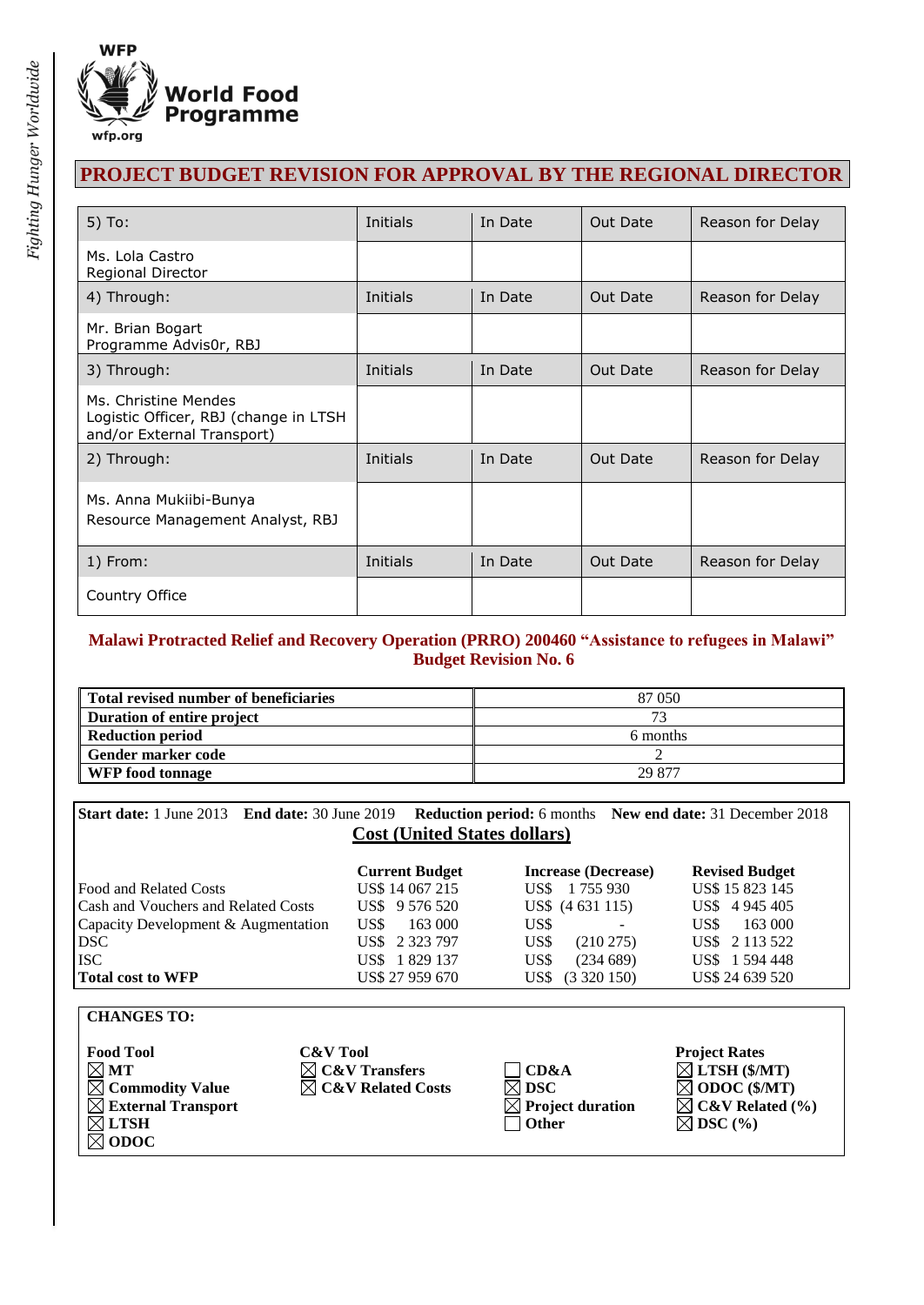

### **NATURE OF THE INCREASE**

- 1. Budget revision six to Protracted Relief and Recovery Operation (PRRO) 200460, "Assistance to Refugees in Malawi" seeks to:
	- a. Change the food assistance delivery mechanism for all refugees residing in Dzalaka camp from cash-based transfers to in-kind food assistance from 1 January 2018 to 31 December 2018 given the challenges WFP is facing to attract support from donors to implement cashbased transfers in the refugee camp. No changes will be made to the food assistance delivery mechanism for the refugees residing in Luwani camp.
	- b. The implementation timeline will be adjusted from 30 June 2019 to 31 December 2018 as the Country Office will continue in the project approach until December 2018 and transition directly into a Country Strategic Plan (CSP) from January 2019.
- 2. This budget revision will adjust the overall budget downwards by USD 3,320,150 from USD 27,959,670 to USD 24,639,520.

### **JUSTIFICATION FOR THE REVISION**

#### **Summary of existing project activities**

- 3. WFP provides assistance to refugees and asylum seekers residing in Dzaleka camp from the Democratic Republic of Congo (DRC), Burundi and Rwanda. Since 2015, WFP assistance has also been extended to asylum seekers from Mozambique who are residing in Luwani Camp in the border Mwanza district.
- 4. This PRRO seeks to contribute towards achieving and maintaining food and nutrition security among refugees while addressing micronutrient deficiencies in children under two with special emphasis on anaemia. The operation contributes to WFP Strategic Objectives 1 and 3, the Zero Hunger Challenge and Sustainable Development Goals 2, 5 and 17.

#### **Conclusion and recommendation of the re-assessment**

- 5. The household socio-economic and livelihood assessment conducted by UNHCR in 2017 highlighted the lack of livelihoods opportunities that exist for the refugees and asylum seekers. The assessment also elaborated on the need to expand the asset base for the households in the camp to enable refugees and asylum seekers the opportunity to practice a variety of economic activities that will not displace the Malawian population.
- 6. Discussions between the Government and UNHCR on the migration policy and relocation plan for the refugees and asylum seekers are on-going. With the soft encampment policy of the Government and lack of access to livelihood opportunities, WFP food assistance remains the only reliable and predictable source of food for the refugees and asylum seekers.
- 7. The findings from a series of assessments that have been conducted since 2014, including a cash feasibility study, market assessments, sectorial capacity assessments and the Joint Assessment Mission (JAM) report from 2017, show that the surrounding markets in Dowa and Ntchisi districts can meet the demand for targeted populations in Dzaleka camp.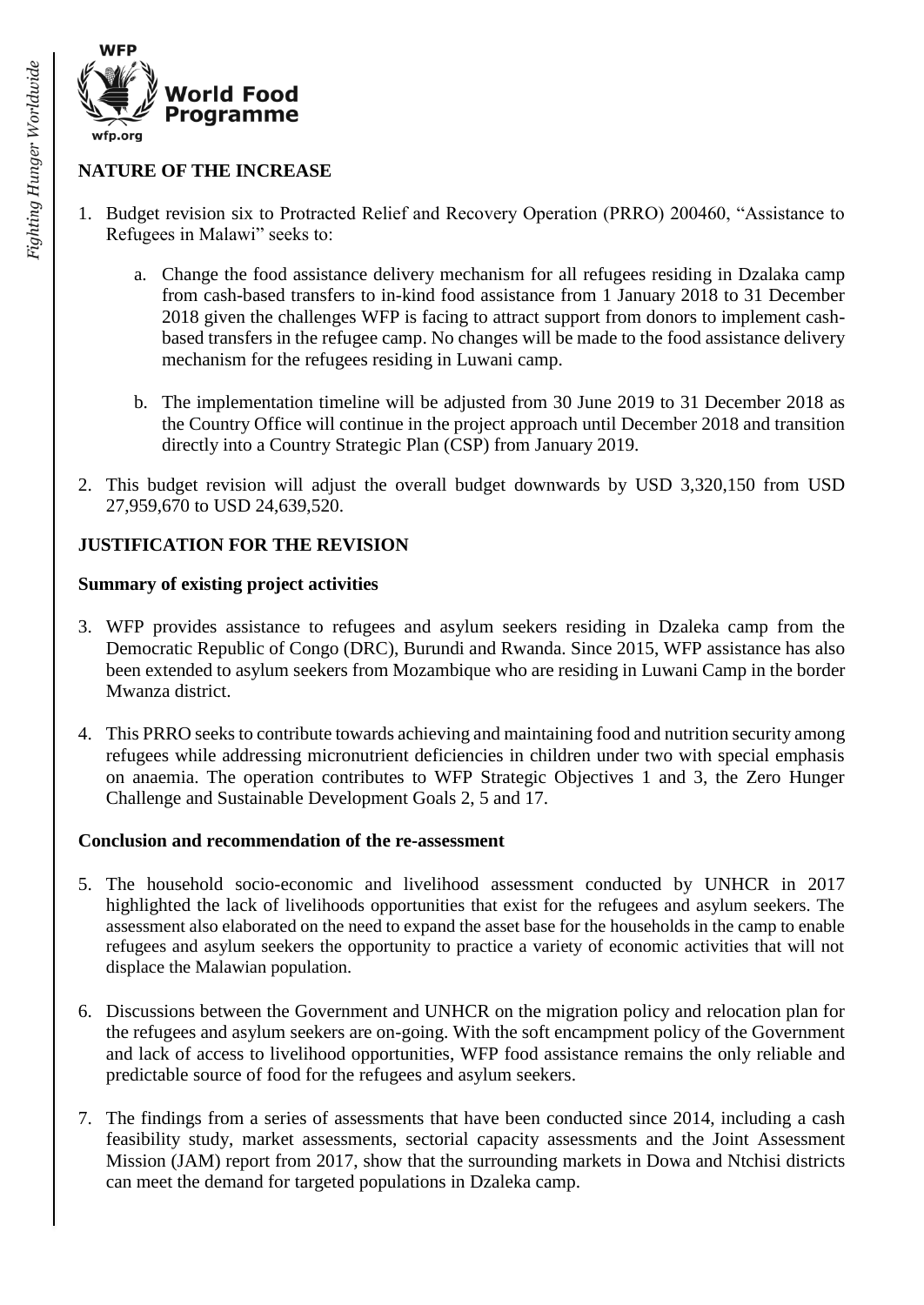

- 8. WFP introduced cash-based transfers for 31,000 people in Dzaleka camp through budget revision five from January 2018. The cash-based transfers were introduced to enable households to purchase locally and promote a more diversified diet. Despite extensive efforts, WFP has not yet attracted donor support for cash-based transfers, but will continue to advocate on the benefits of this assistance modality for the refugees and asylum seekers in Dzaleka camp.
- 9. The Global Acute Malnutrition (GAM) rate in Dzaleka and Luwani camps is below five percent<sup>1</sup>, however micronutrient deficiencies remain a concern, with anemia rates in children under two at 39 and 65 in Dzaleka and Luwani respsectively.
- 10. Sexual and gender based violence (SGBV) remains widespread in Malawi with one out of every five females aged between 18 and 24 experiencing at least one incident of SGBV before reaching the age of 18. SGBV is also widespread amongst asylum seekers and refugees in the refugee camps.
- 11. WFP and partners will continue to strengthen the capacity of SGBV committees based in the refugee camps to provide psychosocial support and counselling to survivors of SGBV. Awareness raising activities will continue to be implemented by WFP and partners in the camps on division of labour and the burden of unpaid care work which is usually shouldered by women.
- 12. Through budget revision five, WFP extended PRRO 200460 from 1 June 2017 to 30 June 2019 to allow continued provision of WFP assistance to refugees and asylum seekers in Malawi until the planned start of the Country Strategic Plan (CSP). WFP has since changed its approach and will commence with a CSP on 1 January 2019, forgoing the Transitional Interim Country Strategic Plan  $(T-ICSP)$  process<sup>2</sup>.

#### **Purpose of change in project duration and budget decrease**

- 13. Budget revision five aligned the length of this project to the projected Transitional Interim Country Strategic Plan (T-ICSP) period from 1 January 2018 to 30 June 2019. Subsequently, Headquarters and the Regional Bureau recommended that the Country Office adopted a flexible approach (continuing in a project approach) from 1 January 2018 to December 2018. The Malawi CSP is planned to start on 1 January 2019.
- 14. Under budget revision five, WFP introduced cash-based transfers for the general food distribution ration (excluding Super Cereal) to all beneficiaries in Dzaleka camp from January 2018. Since June 2017, WFP has approached multiple donors to fund the cash-based transfer modality for this project. Despite extensive fundraising and advocacy efforts there has been no uptake from donors, therefore WFP will shift the planned cash-based transfer for beneficiaries in Dzaleka camp to in-kind food assistance for the remainder of the project.

l

<sup>&</sup>lt;sup>1</sup> Joint Assessment Mission Report: Dzaleka and Luwani Refugee Camps in Malawi – May 2017.

<sup>&</sup>lt;sup>2</sup> Malawi Country Office changed to the flexible approach and did not transition to a T-ICSP to ensure alignment of the CSP to the new UNDAF. In additional operational complexities following the L3 for the migration of activities to the T-ICSP coupled with the significant amount of USAID funding (for which resource migration is more complex) resulted in the recommendation of the flexible approach.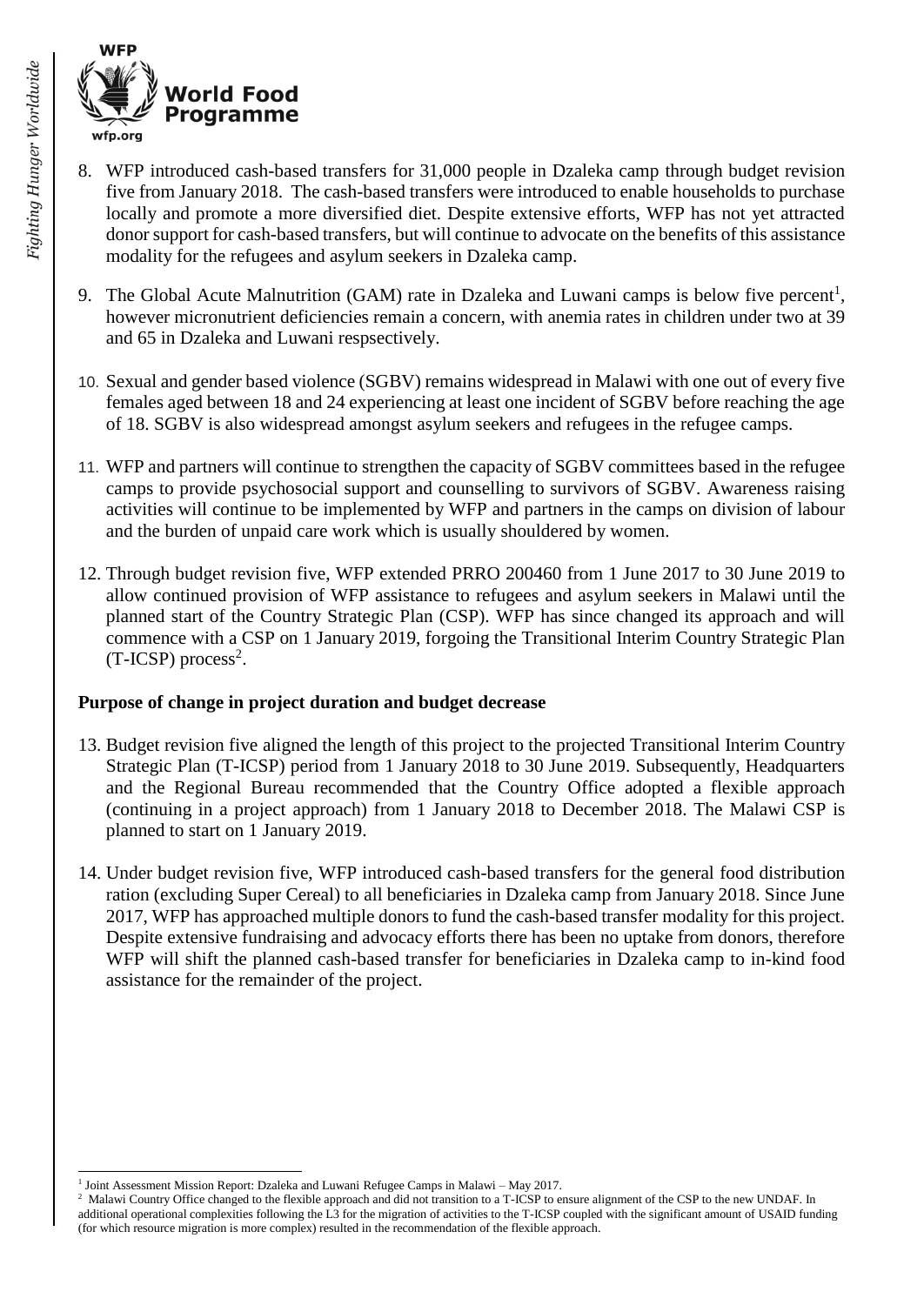

| <b>TABLE 1: BENEFICIARIES BY ACTIVITY</b>               |                |                  |              |               |                  |                |              |                  |              |
|---------------------------------------------------------|----------------|------------------|--------------|---------------|------------------|----------------|--------------|------------------|--------------|
| <b>Activity</b>                                         | <b>Current</b> |                  | decrease     |               |                  | <b>Revised</b> |              |                  |              |
|                                                         | Boys /<br>Men  | Girls /<br>Women | <b>Total</b> | Boys /<br>Men | Girls /<br>Women | Total          | Boys/<br>Men | Girls /<br>Women | <b>Total</b> |
| Relief: Targeted food assistance during the lean season |                |                  |              |               |                  |                |              |                  |              |
| General Food<br>Distribution (Food)                     | 32 367         | 27 183           | 59 550       | 0             | 0                | 0              | 32 367       | 27 183           | 59 550       |
| General Food<br>Distribution (CBT)                      | 16 066         | 13 4 84          | 29 550       | 16 066        | 13 4 84          | 29 550         | 0            | 0                | 0            |
| Food for asset creation<br>(Food) participants          | 1500           | 1 500            | 3 0 0 0      | 0             | 0                | 0              | 500          | 1500             | 3 0 0 0      |
| Food for asset creation<br>(CBT) participants           | 1 0 0 0        | 1 0 0 0          | 2 0 0 0      | 0             | 0                | 0              | 1 0 0 0      | 1 0 0 0          | 2 0 0 0      |
| Prevention of Moderate<br><b>Acute Malnutrition</b>     | 3013           | 3 0 25           | 6 2 18       | 0             | 0                | 0              | 3013         | 3 0 25           | 6 2 18       |
| <b>TOTAL</b>                                            | 46 117         | 40 933           | 87 050       | 0             | 0                | 0              | 46 117       | 40 933           | 87 050       |

No changes to the beneficiary figures will be made through this budget revision. GFD (CBT) beneficiaries are a subset of GFD (food) beneficiaries. Under Food for asset creation and livelihood activities for the host communities were removed through budget revision five and have not been implemented for the duration of the project due to resourcing constraints.

15. The planned cash-based transfer value per day per person for the refugees and asylum seekers in Dzaleka camp was USD 0.25 per person per day. This transfer was calculated for the recipients to purchase cereals, pulses and vegetable oil. This budget revision will remove the cash-based transfer assistance modality due to lack of resources for its implementation.

| TABLE 2: REVISED DAILY FOOD RATION/TRANSFER BY ACTIVITY (g/person/day) |                                            |                                                                              |  |  |  |
|------------------------------------------------------------------------|--------------------------------------------|------------------------------------------------------------------------------|--|--|--|
| <b>Commodity</b>                                                       | <b>General Food</b><br><b>Distribution</b> | <b>Nutrition</b>                                                             |  |  |  |
|                                                                        |                                            | Prevention of Moderate Acute<br>Malnutrition (MAM) for children<br>under two |  |  |  |
| Maize                                                                  | 450                                        |                                                                              |  |  |  |
| Pulses                                                                 | 50                                         |                                                                              |  |  |  |
| Vegetable oil                                                          | 25                                         | ٠                                                                            |  |  |  |
| Super cereal                                                           | 50                                         |                                                                              |  |  |  |
| Super cereal Plus                                                      |                                            | 200                                                                          |  |  |  |
| Cash/voucher (USD/person/day)                                          | N/A                                        | N/A                                                                          |  |  |  |
| <b>TOTAL</b>                                                           | 575                                        | 200                                                                          |  |  |  |
| Total kcal/day                                                         | 2085                                       | 820                                                                          |  |  |  |
| % kcal from protein                                                    | 14.2                                       | 16.2                                                                         |  |  |  |
| % kcal from fat                                                        | 16.4                                       | 22.8                                                                         |  |  |  |
| Number of feeding days per year or per month<br>(as applicable)        | 365 days / year                            | 30 days / month                                                              |  |  |  |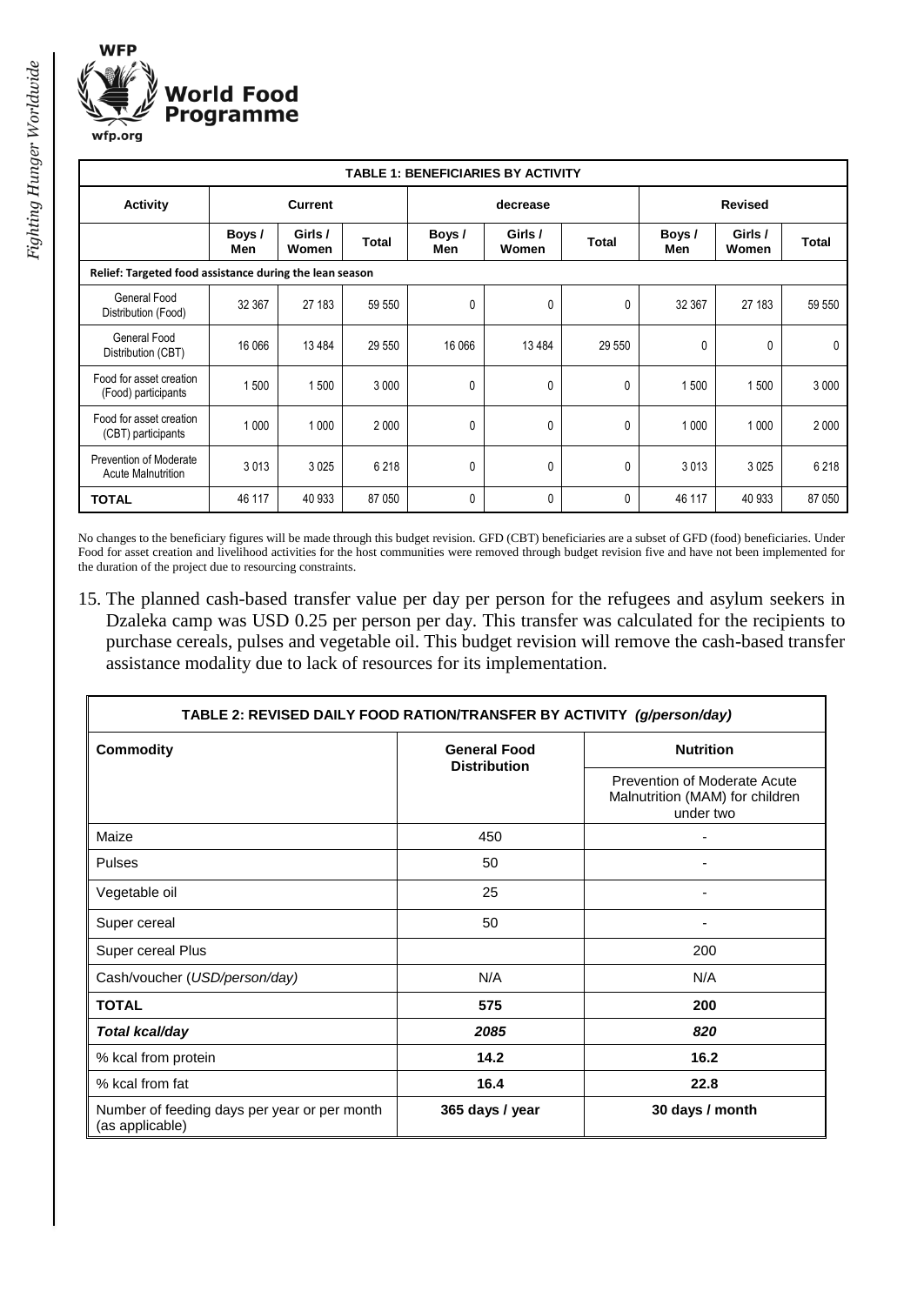

### **FOOD REQUIREMENTS**

- 16. The shift in assistance modality from cash-based transfers to in-kind from January to December 2018 has resulted in an increase in the food requirements as reflected in table two below.
- 17. Maize, pulses, vegetable oil and Super Cereal will be purchased locally or regionally, including through WFP's Global Commodity Management Facility (GCMF). Super Cereal Plus will be procured internationally as it is not available in the region.

| <b>TABLE 2: FOOD/CASH AND VOUCHER REQUIREMENTS BY ACTIVITY</b> |                                |                                           |                          |               |  |  |
|----------------------------------------------------------------|--------------------------------|-------------------------------------------|--------------------------|---------------|--|--|
|                                                                | Commodity /                    | Food requirements (mt) Cash/Voucher (USD) |                          |               |  |  |
|                                                                | Cash & voucher                 | Current                                   | Increase / Decrease      | Revised total |  |  |
| <b>General Food</b><br><b>Distribution</b>                     | In-kind food                   | 21 691                                    | 5481                     | 27 172        |  |  |
| General Food<br><b>Distribution</b>                            | Cash Based<br><b>Transfers</b> | 8 330 159                                 | (4 260 110)              | 4 070 049     |  |  |
| <b>Nutrition</b>                                               | In-kind food                   | 1514                                      | (360)                    | 1 1 5 4       |  |  |
| Food for Assets                                                | In-kind food                   | 1551                                      | ٠                        | 1551          |  |  |
| Food for Assets                                                | Cash Based<br>Transfers        | 427 534                                   | $\overline{\phantom{0}}$ | 427 534       |  |  |
| <b>TOTAL</b>                                                   | In-kind food                   | 24 756                                    | 5 1 2 1                  | 29 877        |  |  |
|                                                                | Cash Based<br>Transfers        | 8757693                                   | (4 260 110)              | 4 497 583     |  |  |

#### **Hazard / Risk Assessment and Preparedness Planning**

18. There is a risk that if the Government and UNHCR discussions on the migration policy and the relocation plan for the refugees and asylum seekers are not concluded in the near future, the protracted situation in the camps will continue with limited opportunities for livelihood activities. This, coupled with the fact that WFP is currently only able to provide in-kind food assistance could potentially reduce the impact of support that is provided to the refugees and asylum seekers. To mitigate this risk, WFP will continue to advocate with donors on the benefits of the cash-based transfer assistance modality and asset creation activities within the camps.

*Drafted by:* [Bernard Owadi] Country Office *Cleared by:* [Mietek Maj] Country Office on [date] *Reviewed by:* [Trixie-Belle Nicolle] Regional Bureau *Cleared by:* [Brian Bogart] Regional Bureau on [date]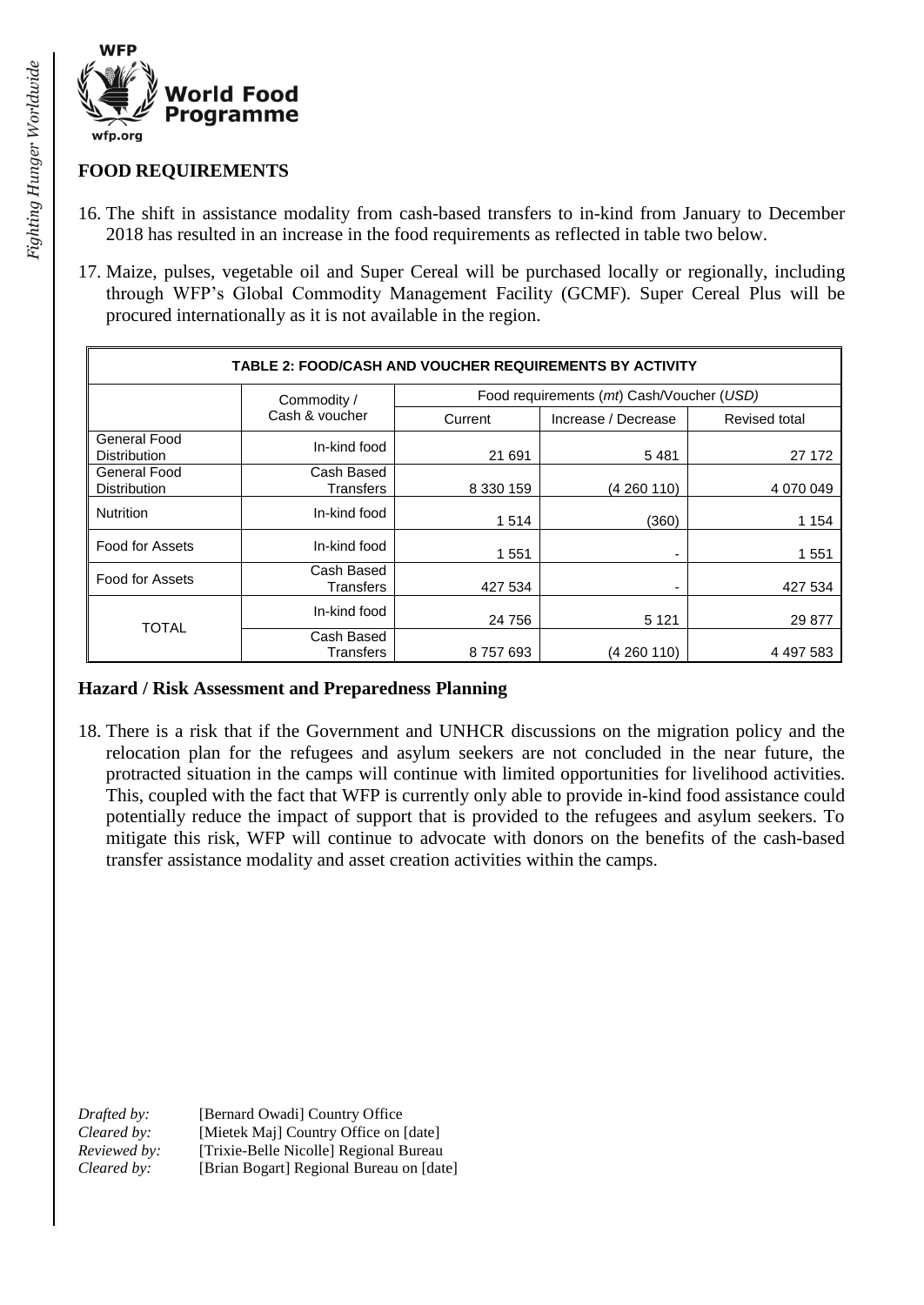

# **ANNEX I-A**

| PROJECT COST BREAKDOWN                           |                  |                        |                        |  |  |
|--------------------------------------------------|------------------|------------------------|------------------------|--|--|
|                                                  | Quantity<br>(mt) | <b>Value</b><br>(US\$) | <b>Value</b><br>(US\$) |  |  |
| Food Transfers                                   |                  |                        |                        |  |  |
| Cereals                                          | 4698             | 1 059 935              |                        |  |  |
| Pulses                                           | 522              | 393 558                |                        |  |  |
| Oil and fats                                     | 261              | 209 106                |                        |  |  |
| Mixed and blended food                           | (360)            | (269168)               |                        |  |  |
| Others                                           |                  |                        |                        |  |  |
| <b>Total Food Transfers</b>                      | 5 1 21           | 1 393 431              |                        |  |  |
| <b>External Transport</b>                        |                  | 9 202                  |                        |  |  |
| <b>LTSH</b>                                      |                  | 180 528                |                        |  |  |
| ODOC Food                                        |                  | 172 769                |                        |  |  |
| Food and Related Costs <sup>3</sup>              |                  |                        |                        |  |  |
| <b>C&amp;V</b> Transfers<br>(4260110)            |                  |                        |                        |  |  |
| C&V Related costs                                |                  | (371005)               |                        |  |  |
| <b>Cash and Vouchers and Related Costs</b>       |                  | (4631115)              |                        |  |  |
| <b>Capacity Development &amp; Augmentation</b>   |                  |                        |                        |  |  |
| <b>Direct Operational Costs</b>                  | (2875185)        |                        |                        |  |  |
| Direct support costs                             | (210 275)        |                        |                        |  |  |
| <b>Total Direct Project Costs</b>                | (3085460)        |                        |                        |  |  |
| Indirect support costs $(7.0 \text{ percent})^4$ | (234689)         |                        |                        |  |  |
| <b>TOTAL WFP COSTS</b>                           | (3320150)        |                        |                        |  |  |

 $\overline{a}$ 

<sup>&</sup>lt;sup>3</sup> This is a notional food basket for budgeting and approval. The contents may vary.

 $4$  The indirect support cost rate may be amended by the Board during the project.